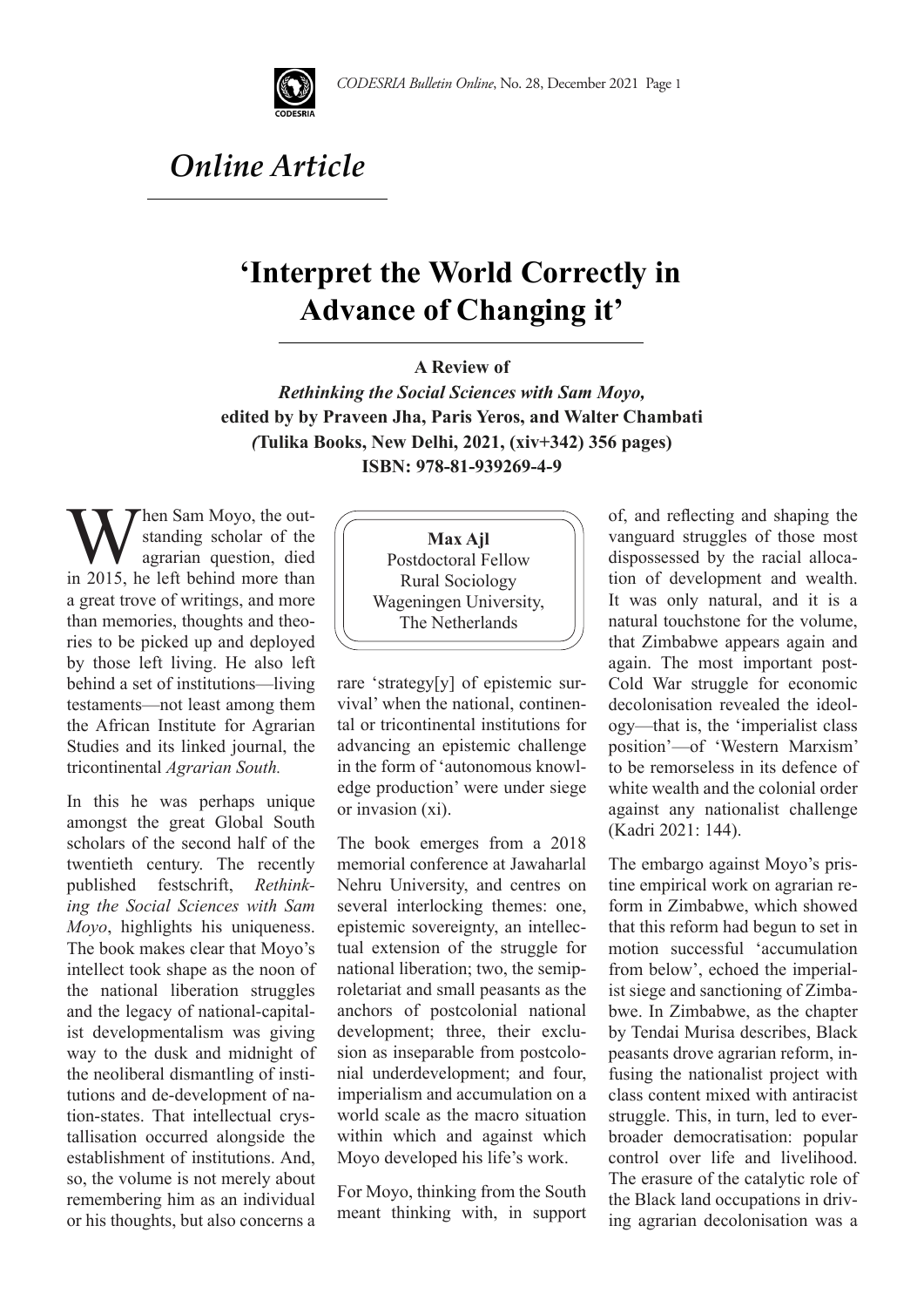historiographical-analytical erasure. Such blindness, furthermore, was a blindness to the struggle, which undermined the foundation stone of accumulation on a world scale: 'monopoly control over land' and 'cheap agrarian labour supplies'. Those two elements, as Utsa and Prabhat Patnaik, other key interlocutors of Moyo, portray in *A Theory of Imperialism* (2016), are central to global accumulation.

Dzodski Tsikata, in her chapter, explains that the struggle for epistemic sovereignty, like any struggle, is an accretion of past experiences. Moyo's work at CODESRIA, the pan-African social science organisation based in Dakar, and in a series of Zimbabwe-centred research and policy organisations, gave solid form to his research agenda: semiproletarianisation as a dominant mode of social being across the Third World and especially in Africa; the latent or living possibilities for re-peasantisation; and the omnipresence of circular social reproduction in Africa.

In a brilliant exegesis and expansion of semiproletarianisation, Lyn Ossome's chapter brings out that phenomenon's gendered aspects, thinking about the concept in relation to social reproduction. If the South functions as a massive labour reserve, which suppresses labour shares of value on a worldwide basis, this relationship hinges first on the unpaid work of women and children. As she asks, 'What does it mean to be both part of surplus labour yet integral to the reproduction of that surplus … domestic labour is not governed by the capital-wage relation but is nonetheless essential to it, even though on its own it may not be sufficient for the surplus population?' She articulates the agrarian questions of gender and nation in terms of Moyo's problematic of semiproletarianisa-

tion, as the gender contradiction is nested within, not subservient to, yet only resolvable by, a secure and sovereign state.

Archana Prasad adds to this question of social reproduction the question of how the active labour of humans reproduces nature, and how the positivist epistemology of imperial climate schemes erases that labour, facilitating the 'expropriation of people from their habitat'. This erasure assists a vast South–North transfer of forest products, with the EU and US by far the largest consumers of such products. Prasad shows how northern REDD climate schemes do not remunerate the work that goes into preserving forests, in their way assuming that 'the use of forests is against the interest of the planet as a whole'.

Similarly, William Martin explains that, for Moyo, semiproletarianisation and re-peasantisation reveal the North as sharply distinct from the South, with its own patterns of class formation and its own burdens of epistemic renaissance. Sovereignty of the South in the realm of thought meant being able to build theories that could make sense of the social realities of the South—to interpret the world correctly in advance of changing it.

Another theme, first visited in the introduction, is the class basis of nationalism, Pan-Africanism and tricontinentalism. For Moyo, in Africa this had to be a project rooted in the peasantry for it to be a project at all. He did not merely criticise dominant developmental theories, but sought to chart a different path for the South. Zimbabwe had begun to do in practice what he had long agitated for in theory—reclaiming the land and in the process reclaiming the nation. Such reclamations and restitutions were necessary, if insufficient, conditions for a sovereign development path based on interlinked and complementary rural–urban agricultural–industrial interactions. That lock-in of value had to be based on the productive potential of the peasantry and their role in reconstituting South nationalism and reorienting it towards national liberation (Cabral 1979: 130–3). The class basis of nationalism as a political practice later meets the class basis of distinct theories of development. Issa Shivji returns to this question, clarifying that we cannot speak of 'the national question' without clarifying which social agent would be its bearer in the 'actually existing conditions of Africa today' (264).

The challenge posed in the book is epistemic and political, bringing history to bear on the alleged universal pretensions of Western theories of development, revealing them as parochial apologetics for unequal development. Sandeep Chachra touches upon this in his dissection of fashionable theories spatial-demographic-politicaleconomic transition based on the enchantment with cities. Subtending such models is an ideal-typical development model—basically, the US 'path'—the original accumulation of which was based on the demographic demolition of western Africa and the Indigenous population of the Americas, robbing human beings and converting them into capital, or robbing human beings of their capital through colonial genocide and turning that land into the physical foundation of settler states.

Contemporary Third World cities have no such history of primitive accumulation to draw on for their late industrialisation. Already, Chachra adds, they are burdened by 'fragility and vulnerability'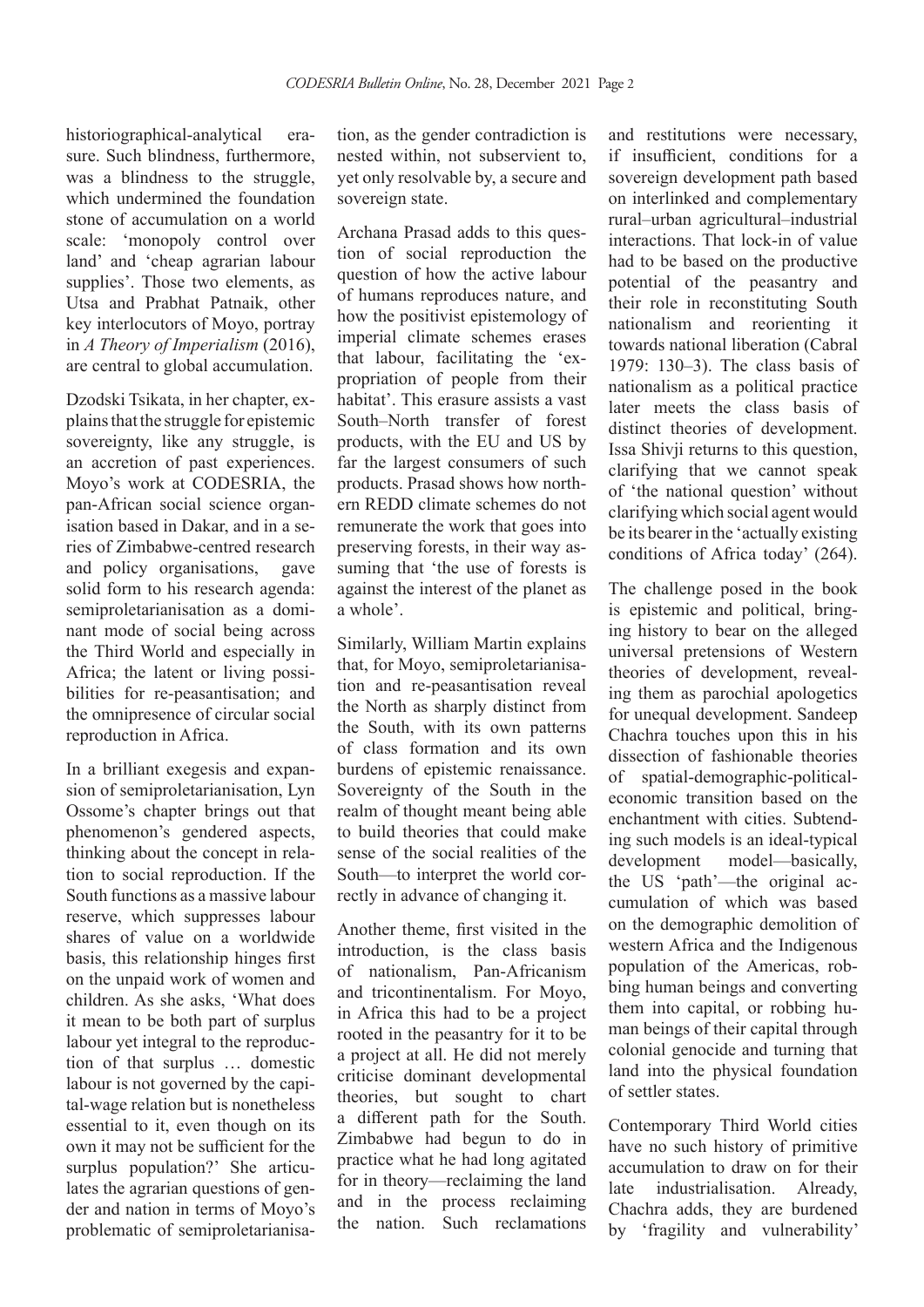(218) with two billion informal labourers. Further depopulation of the countryside under such models could only increase the size of the surplus reserve army of labour, leading to further Third World wage suppression and wage suppression on a world scale. Against such fates foretold, Chachra suggests, 'the future of urbanism lies … in the conjoined development of the countryside and the city', the former housing fully 40 per cent of the planet's workers. People need their rights to land regularised and rights to work enshrined, and the struggle for land—the classic agrarian question of land and the fire that lit many a national liberation struggle—'constitutes not a memory of history, but a design for the future'.

On a complementary note, Anamitra Roychowdhury in 'Employment Opportunities in India's Unregistered Manufacturing Sector', clarifies the difficulties of leaning on decentralised manufacturing as a development strategy and as a labour sponge, concluding: the 'scope of gainful employment creation in the unregistered manufacturing sector remains bleak'.

Continuing the book's demolition of modernisation theories, Utsa Patnaik, in 'Looking Back at Karl Marx's Analysis of Capitalism in the Context of Colonialism', notes that surplus transfers from India were the foundation stone for Western development: 'the freedom of workers in the core countries was historically conditional on the imposition of unfreedom on non-European peoples.' 'Freedom' was not an ideal-typical type of employment or political subjectivity, but bound up with a world-systemic relationship of un-freedom in the Third World and slave imports from Africa. Furthermore, 'development' was no nationally bound process, but a Western manifestation of a global process that girded the Western working classes for national-level class struggles:

> The massive inflow of colonial transfers which boosted domestically generated profits substantially, serving to raise mass living standards … it is these features that allowed the industrialising nations to *externalise the acute internal contradictions* which would otherwise have torn their societies apart. and served to undermine the potential for revolution at the core.

Patnaik puts quantitative flesh on the qualitative-historical bones of these processes, showing that colonial transfers totalled USD 9.2 trillion. And if India, for example, were to retread the British path of outmigration to alleviate domestic class contradictions, it would have had to export 400 million human beings since independence. Such 'transfers' have hardly ceased in a 'postcolonial' age, although they are often frequently ignored amidst ongoing highfalutin' chatter that places the origins of capitalism in internal British class relations and the origins of development amongst the glimmering struggles of the Western working class.

In a different way, the chapter on food grain prices by Arindam Banerjee points out how the muchvaunted suppression of commodity prices during 'globalisation', which subtended mythical possibilities of opening up, rested on an epochal and apocalyptic income deflation in the former Soviet states. Food got cheaper because an entire market of command economies almost evaporated, devastating the lives of the Second World poor, killing millions.

The final section of the book, 'Unfinished Dialogues on Revolution and Liberation', casts light on older themes and new ones alike. Samir Amin clarifies how 'emergence' requires peasant production as the basis of national democratic development, which acquires its sharpest edge in the struggle against imperialism. Amin further notes how the emergence of East Asia is the legacy of socialism, with the capitalist satraps, the socalled model states of Third World developmentalism, having only 'emerged' to build a geo-economic Maginot Line around revolutionary China. India and Africa, further afield, remain at best trapped in lumpendevelopment, with a modern sector and a crushed peasant labour reserve, which is at worst essentially excluded from development processes.

China recurs in these dialogues and visions. C.P. Chandrasekhar and Jayati Ghosh in 'Making Sense of Global Capitalism in the Twenty-first Century', show how China has not merely become an offshore manufacturing platform but has challenged imperial rent in the form of monopoly control over knowledge. China has increasingly endogenised knowledge and moved up the value chain. In the challenging, 'Legacy of China's Land Revolution of 1949: An Unfinished Dialogue with Sam Moyo', Erebus Wong, Wen Tiejun, Sit Tsui and Lau Kin Chi anchor China's development path in its control over inflation. They also anchor the book's implicit argument about the fundamental importance of China to Moyo's thought and Third World development writ large.

Since value was moored to the sovereign production of agricultural needs, anchored in the land revolution and a 'return' to traditional peasant agriculture, the Maoist revolution was able to go 'back' to the past and, by stepping through that door, into the future.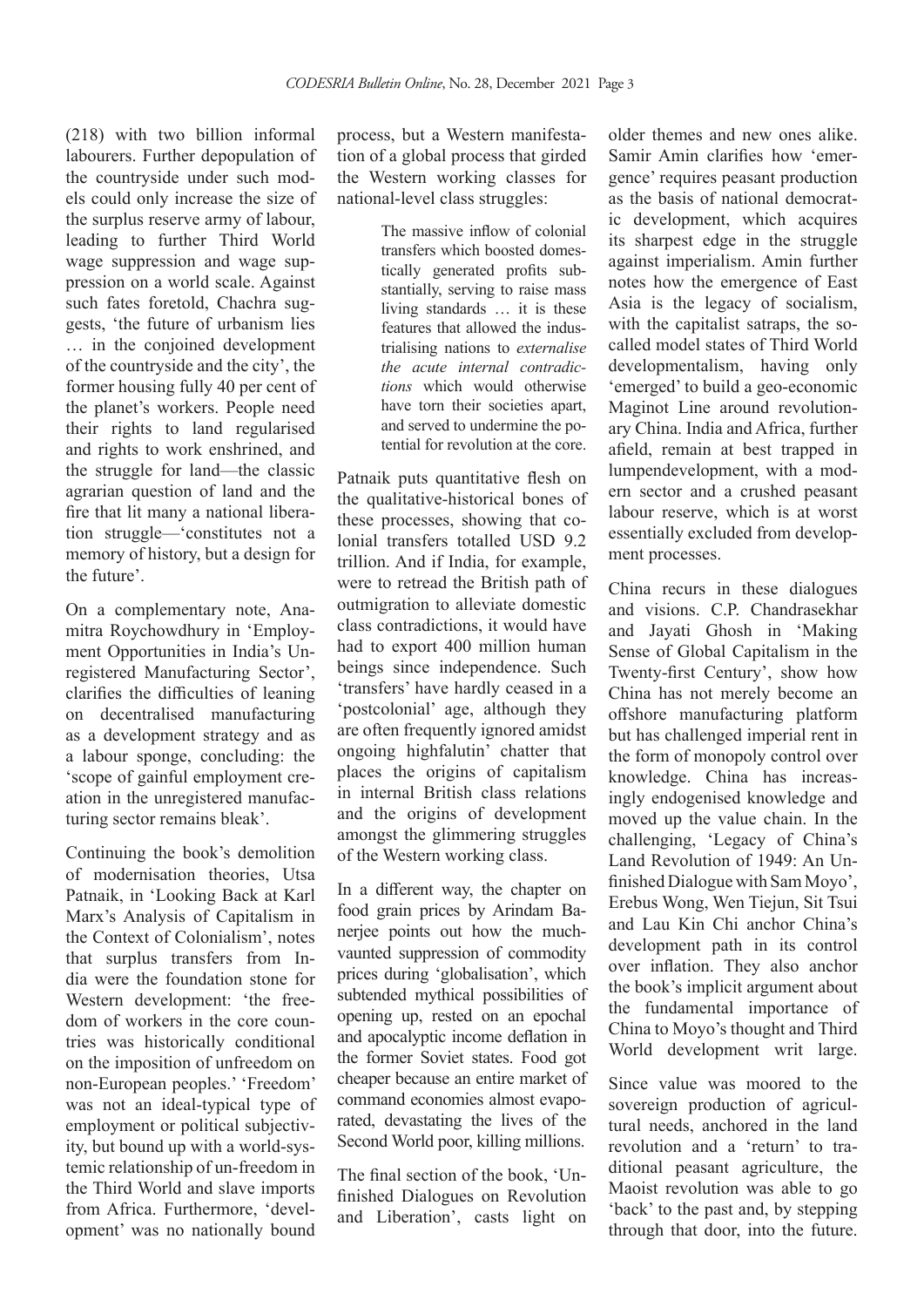China tied national finance to the national production of foodstuffs and productivity enhancements in its rural technological and infrastructural base. In so doing, it was able to do what yet had not been done: successfully emerge amidst and against the imperialist storm.

The authors contrast this experience with the export-oriented agricultural and raw commodity development path of the postcolonial world, wherein countries lose power over pricing and lose national finance, becoming subject to the vicissitudes of global market fluctuations and value drain all along the supply chain, 'as logistics, trading and financial clearing are controlled by transnational corporations from former suzerains or master-states'. Because the postcolonial countries are food-import dependent, they are locked into trying to vend their monocrop or monocommodity exports on markets they do not control. They lose control of their future.

Finally, Dinesh Abrol writes on the 'The Agrarian Question, Rising Indian Right-wing Populism and Worker-Peasant Alliance Building', showing how right-wing populism in India is based on intensified internal primitive accumulation, along various lines of difference: 'Scheduled Castes, Scheduled Tribes, Other Backward Classes, and Muslims'. Meanwhile, the semiproletarian petty producers, 'poor peasants, landless peasants, rural labour, and artisans', continue to demand decommodified public services and support organising women to reduce their burden and the society-level unpaid component of labour (318). On a small note of hope, Abrol writes of increasing attention in India to the ecological dimensions of industrialisation, including ideas like circular economics, and the people's science movement for rural industrialisation and agroecology.

In a number of respects, my main critique is that the interconnections between the various elements of the festschrift, and the way they achieve an organic unity building on ongoing conversations with Moyo, or part of his intellectual project as well as that of *Agrarian South*, may not be fully apparent to the reader not enmeshed in those conversations. In fact, the editors gave no instructions to contributors, so the smooth meshing of the chapters in fact mirrors the ambition and coherence of Moyo's memory and contributions. I wish to lift up a few of those themes.

One, the reader may not fully appreciate the centrality of the Chinese model to Moyo's thought and practice, nor to the institutions he left behind. Erebus Wong and his co-authors, Amin, Ghosh and others, make clear that China is critical, above all the legacy of how it dealt with its land question. But the contrast between Chinese endogenous capital formation and the settler-colonial or colonial path of late Victorian genocide, income deflation, drain and settler land alienation and social disarticulation is left implicit, to be drawn out from the chapters. It could have been made more explicitly, illuminating more starkly the fundamental distinction between Chinese primary accumulation and the Western path. Similarly, a bit more on how Moyo saw the Chinese revolution would have been interesting, not least for a window into its impact on pan-Africanist radical and Marxist thinking about development more broadly.

Second, I would have liked a bit more on how Moyo's focus on semiproletarianisation was woven into the book's conceptual fabric: the land question, the national question, re-peasantisation, peripheral labour reserves, and the impossibility of mimetic copies of the Western developmental path. All this is there. But one must know the importance Moyo attached to the concept of the semiproletariat to see how these concepts and frameworks, explained clearly in the book, achieve a unity and reflect Moyo's own unity of thought. Redistributing the land and focusing state developmental policy on smallholders opens up developmental vistas theretofore over the horizon. It closes the circle of colonial-imperialist disarticulation that was opened up by land alienation, distorted development, drain and the use of the people of the Third World against themselves, their existence a mechanism of surplus extraction through wage suppression and uncompensated social reproduction rather than a part of building up national use values.

Third, there is a bit of a gap around industrialisation. False industrial paths, as with Indian decentralised manufacturing, or South Korean and Japanese industrialisation under the imperial law of value, are rightly dismissed. Chinese sovereign industrialisation receives its due. But where and what are proper developmental paths for the periphery in the current context, beyond the necessary technical upgrading of agriculture? People's technology movements, in fact, have a lot in common with the Chinese decentralised accretion of knowledge and industrialisation during the Maoist period, an experience that needs revisiting in any strategy for delinked and autocentred development.

Four, where lies the Soviet experience in the thought and practice of Moyo, and in the historical conditions within which he grew politi